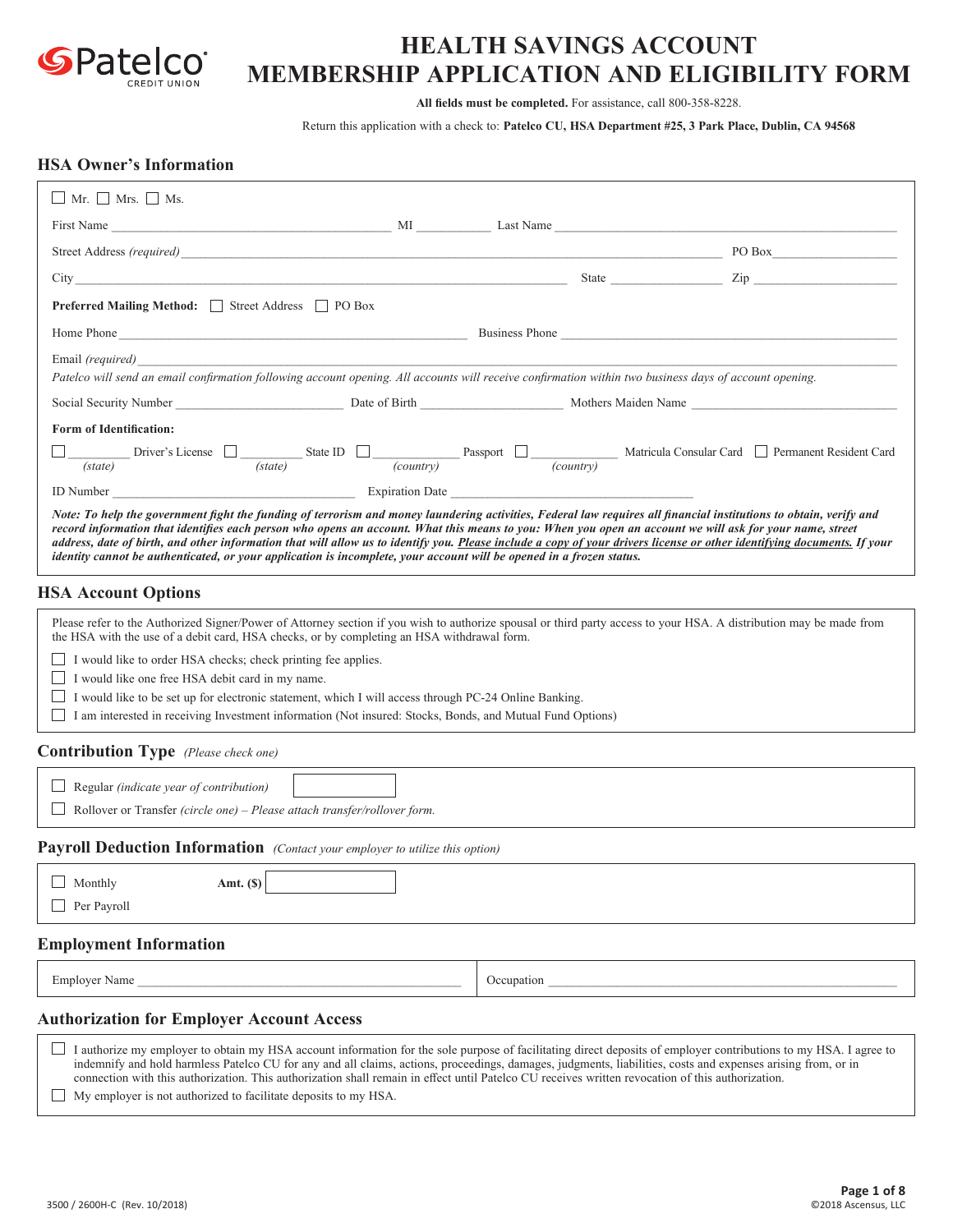## **Eligibility Requirements**

| <b>Regular HSA</b> – I certify that: 1) I am covered by a high deductible health plan (HDHP), 2) I am not also covered by any other health plan that is not an HDHP and that |
|------------------------------------------------------------------------------------------------------------------------------------------------------------------------------|
| provides coverage for any benefit which is covered under the HDHP (with limited exceptions), 3) I am not enrolled in Medicare, and 4) I am not eligible to be claimed        |
| as a dependent on another person's tax return.                                                                                                                               |
|                                                                                                                                                                              |

 $\Box$  Yes  $\Box$  No

#### **If you answered YES to the above question, you are eligible to establish an HSA.**

Your HSA account will be considered established for tax purposes as of your first date of eligibility under your HDHP, provided that you have signed and dated the application for your HSA on or before that date. If we receive the application after your first date of eligibility under your HDHP, your HSA account will be considered established as of the date you signed and dated this application. To receive tax-favored treatment for distributions from your HSA account, any qualified medical expenses must be incurred after the date that your HSA account is established.

Rollover HSA – I certify that: 1) Not more than 60 days has elapsed since I received the distribution from the Archer MSA or HSA, 2) I have not made another rollover contribution to an HSA in the past 12 months, and 3) The rollover deposit does not consist of any other funds other than those received from a distributing HSA or Archer MSA.  $\Box$  Yes

#### **If you answered YES to the above question, you are eligible to establish an HSA.**

**Transfer HSA** – I certify that the transfer deposit has come directly from another HSA or Archer MSA.

 $\Box$  Yes  $\Box$  No

**If you answered YES to the above question, you are eligible to establish an HSA.**

#### **Authorized Signer** *(Optional)*

| HSA. As the HSA owner, I designate the individual listed below as an authorized signer on my HSA.                             |                                                                                  |  |                      |                                                                                                                                                                                                                                                                                                                                                                                                                                                                 |
|-------------------------------------------------------------------------------------------------------------------------------|----------------------------------------------------------------------------------|--|----------------------|-----------------------------------------------------------------------------------------------------------------------------------------------------------------------------------------------------------------------------------------------------------------------------------------------------------------------------------------------------------------------------------------------------------------------------------------------------------------|
|                                                                                                                               |                                                                                  |  |                      |                                                                                                                                                                                                                                                                                                                                                                                                                                                                 |
| City                                                                                                                          |                                                                                  |  |                      | State and the state of the state of the state of the state of the state of the state of the state of the state of the state of the state of the state of the state of the state of the state of the state of the state of the<br>Zip and the same state of the state of the state of the state of the state of the state of the state of the state of the state of the state of the state of the state of the state of the state of the state of the state of t |
| Home Phone                                                                                                                    |                                                                                  |  |                      |                                                                                                                                                                                                                                                                                                                                                                                                                                                                 |
|                                                                                                                               | Date of Birth <b>Exercise 2.2</b><br>Social Security Number<br><u>Leadenborn</u> |  | Mother's Maiden Name |                                                                                                                                                                                                                                                                                                                                                                                                                                                                 |
| <b>Form of Identification:</b>                                                                                                |                                                                                  |  |                      |                                                                                                                                                                                                                                                                                                                                                                                                                                                                 |
|                                                                                                                               |                                                                                  |  |                      | $\Box$ Driver's License $\Box$ (state) State ID $\Box$ Passport $\Box$ Desember 2014 (country) Matricula Consular Card $\Box$ Permanent Resident Card                                                                                                                                                                                                                                                                                                           |
|                                                                                                                               |                                                                                  |  |                      |                                                                                                                                                                                                                                                                                                                                                                                                                                                                 |
| signer's identity cannot be authenticated, or information above is incomplete, she/he will not be added as authorized signer. |                                                                                  |  |                      | Note: Please include a copy of authorized signer's identification as noted above. To help the government fight the funding in terrorism and money laundering<br>activities, Federal law requires all financial institutions to obtain, verify, and record information that identify each person who accesses an account. If authorized                                                                                                                          |

#### **Second Debit Card Option**

 $\Box$  Please issue a second free HSA debit card in the name of the Authorized Signer designated above, attached to my HSA account to be used for normal distributions only, and, if applicable, print their name on the HSA checks.

The authorized signer identified above may perform any and all acts related to the use of this HSA including writing of checks and the use of a debit card. I also agree that my authorized signer may access all records relating to this account and may give electronic, telephonic or written instructions to Patelco CU regarding my account and account activity.

I hold harmless and indemnify Patelco CU from any claims or losses that may arise out of Patelco Credit Union's reliance on this appointment and release Patelco CU from any liability arising from such reliance. I specifically authorize Patelco CU to rely upon this authorization and designation until such time, if any, Patelco CU receives a written revocation of this authorization.

**Signatures** *(Important: Please read before signing)*

Proxy Card

If I do not attend the meetings of the members of Patelco Credit Union, I hereby delegate the Board of Directors by majority vote to appoint a Proxy to represent me at all meetings and to vote for me in my name on all questions and elections coming before said meetings. This proxy shall remain in force for three years from the date below unless cancelled in writing or unless I sign a new Proxy and deliver the new Proxy to the Credit Union, or unless I attend a meeting and vote in person. Such attendance does not revoke this Proxy for subsequent meetings.

Your savings Federally insured to at least \$250,000 by the National Credit Union Administration (NCUA), a U.S. Government Agency.

Patelco Credit Union is hereby appointed to serve as custodian of my Health Savings Account. I agree to the terms and conditions for Membership as disclosed in the Member Handbook.

I understand the eligibility requirements for the type of HSA deposit I am making and I state that I do qualify to make the deposit. I have received a copy of the Application, the 5305-C Custodial Account Agreement, and the Disclosure Statement. I understand that the terms and conditions which apply to this HSA are contained in this Application and the HSA Agreement. I agree to be bound by those terms and conditions.

I assume complete responsibility for:

1. Determining that I am eligible for an HSA each year I make a contribution.

2. Ensuring that all contributions I make are within the limits set forth by the tax laws. *(Go to www.HSAdirect.org and click on "Health Savings" for help.)*

3. The tax consequences of any contributions (including rollover contributions) and distributions.

By signing this application, I agree to all of the preceding and authorize Patelco CU to establish my membership and my Health Savings Account.

 $\_$  ,  $\_$  ,  $\_$  ,  $\_$  ,  $\_$  ,  $\_$  ,  $\_$  ,  $\_$  ,  $\_$  ,  $\_$  ,  $\_$  ,  $\_$  ,  $\_$  ,  $\_$  ,  $\_$  ,  $\_$  ,  $\_$  ,  $\_$  ,  $\_$  ,  $\_$  ,  $\_$  ,  $\_$  ,  $\_$  ,  $\_$  ,  $\_$  ,  $\_$  ,  $\_$  ,  $\_$  ,  $\_$  ,  $\_$  ,  $\_$  ,  $\_$  ,  $\_$  ,  $\_$  ,  $\_$  ,  $\_$  ,  $\_$  , (HSA Owner) (Date) (Date) (Authorized Signature of Patelco Credit Union) (Date)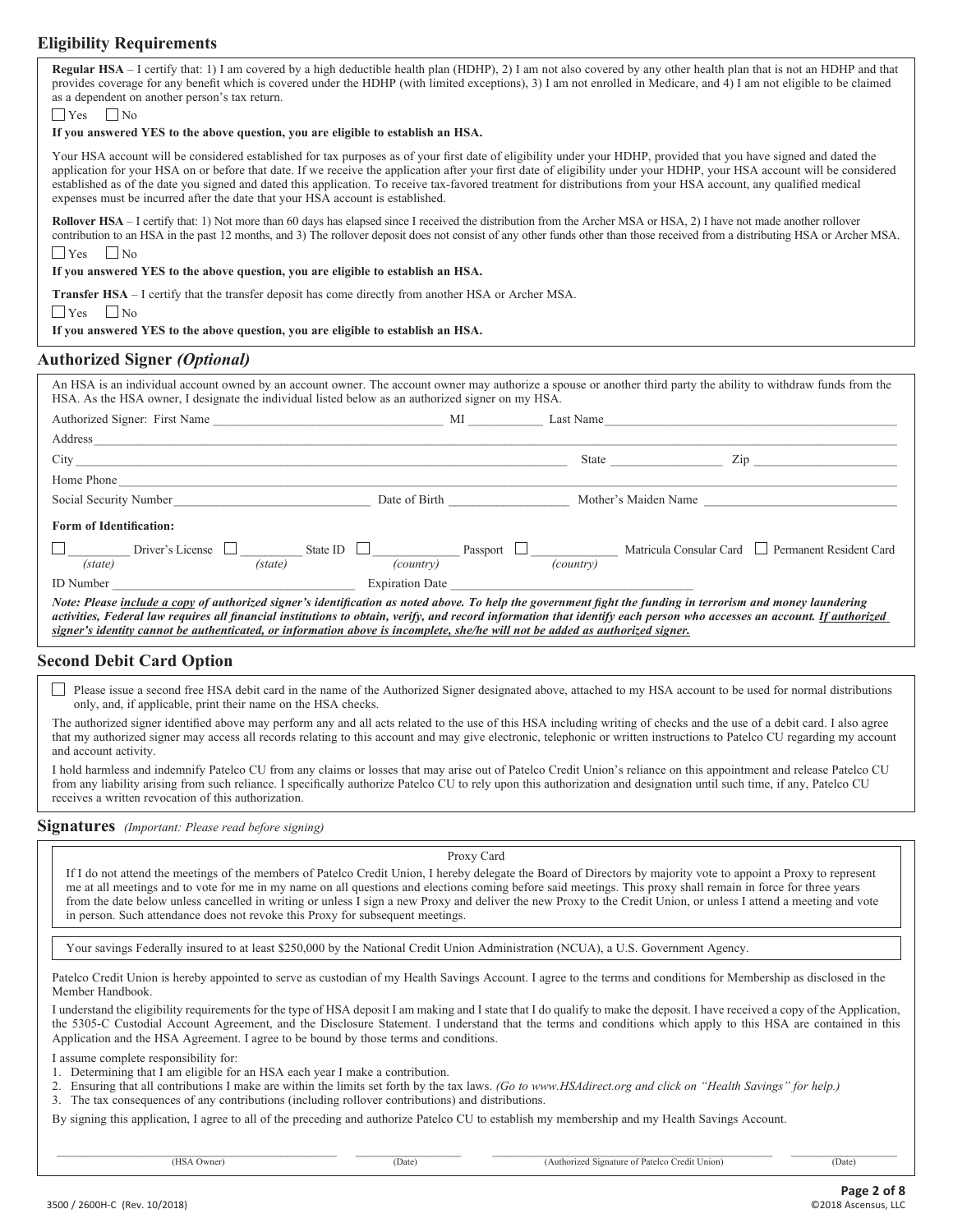# **HEALTH SAVINGS CUSTODIAL ACCOUNT AGREEMENT**

Form 5305-C under section 223(a) of the Internal Revenue Code. The Internal Revenue Code. FORM (Rev. October 2016)

The account owner named on the application is establishing this health savings account (HSA) exclusively for the purpose of paying or reimbursing qualified medical expenses of the account owner, his or her spouse, and dependents. The account owner represents that, unless this account is used solely to make rollover contributions, he or she is eligible to contribute to this HSA; specifically, that he or she: (1) is covered under a high deductible health plan (HDHP); (2) is not also covered by any other health plan that is not an HDHP (with certain exceptions for plans providing preventive care and limited types of permitted insurance and permitted coverage); (3) is not enrolled in Medicare; and (4) cannot be claimed as a dependent on another person's tax return.

The account owner has assigned this custodial account the sum indicated on the application.

The account owner and the custodian make the following agreement:

#### **ARTICLE I**

- 1. The custodian will accept additional cash contributions for the tax year made by the account owner or on behalf of the account owner (by an employer, family member, or any other person). No contributions will be accepted by the custodian for any account owner that exceeds the maximum amount for family coverage plus the catch-up contribution.
- 2. Contributions for any tax year may be made at any time before the deadline for filing the account owner's federal income tax return for that year (without extensions).
- 3. Rollover contributions from an HSA or an Archer Medical Savings Account (Archer MSA) (unless prohibited under this agreement) need not be in cash and are not subject to the maximum annual contribution limit set forth in Article II.
- 4. Qualified HSA distributions from a health flexible spending arrangement or health reimbursement arrangement must be completed in a trustee-to-trustee transfer and are not subject to the maximum annual contribution limit set forth in Article II.
- 5. Qualified HSA funding distributions from an individual retirement account must be completed in a trustee-to-trustee transfer and are subject to the maximum annual contribution limit set forth in Article II.

#### **ARTICLE II**

- 1. For calendar year 2011, the maximum annual contribution limit for an account owner with single coverage is \$3,050. This amount increases to \$3,100 in 2012. For calendar year 2011, the maximum annual contribution limit for an account owner with family coverage is \$6,150. This amount increases to \$6,250 in 2012. These limits are subject to cost-of-living adjustments after 2012.
- 2. Contributions to Archer MSAs or other HSAs count toward the maximum annual contribution limit to this HSA.
- 3. For calendar year 2009 and later years, an additional \$1,000 catch-up contribution may be made for an account owner who is at least age 55 or older and not enrolled in Medicare.
- 4. Contributions in excess of the maximum annual contribution limit are subject to an excise tax. However, the catch-up contributions are not subject to an excise tax.

#### **ARTICLE III**

It is the responsibility of the account owner to determine whether contributions to this HSA have exceeded the maximum annual contribution limit described in Article II. If contributions to this HSA exceed the maximum annual contribution limit, the account owner shall notify the custodian that there exist excess contributions to the HSA. It is the

responsibility of the account owner to request the withdrawal of the excess contribution and any net income attributable to such excess contribution.

#### **ARTICLE IV**

The account owner's interest in the balance in this custodial account is nonforfeitable.

#### **ARTICLE V**

- 1. No part of the custodial funds in this account may be invested in life insurance contracts or in collectibles as defined in section 408(m).
- 2. The assets of this account may not be commingled with other property except in a common trust fund or common investment fund.
- 3. Neither the account owner nor the custodian will engage in any prohibited transaction with respect to this account (such as borrowing or pledging the account or engaging in any other prohibited transaction as defined in section 4975).

### **ARTICLE VI**

- 1. Distributions of funds from this HSA may be made upon the direction of the account owner.
- 2. Distributions from this HSA that are used exclusively to pay or reimburse qualified medical expenses of the account owner, his or her spouse, or dependents are tax-free. However, distributions that are not used for qualified medical expenses are included in the account owner's gross income and are subject to an additional 20 percent tax on that amount. The additional 20 percent tax does not apply if the distribution is made after the account owner's death, disability, or reaching age 65.
- 3. The custodian is not required to determine whether the distribution is for the payment or reimbursement of qualified medical expenses. Only the account owner is responsible for substantiating that the distribution is for qualified medical expenses and must maintain records sufficient to show, if required, that the distribution is tax-free.

### **ARTICLE VII**

If the account owner dies before the entire interest in the account is distributed, the entire account will be disposed of as follows:

- 1. If the beneficiary is the account owner's spouse, the HSA will become the spouse's HSA as of the date of death.
- 2. If the beneficiary is not the account owner's spouse, the HSA will cease to be an HSA as of the date of death. If the beneficiary is the account owner's estate, the fair market value of the account as of the date of death is taxable on the account owner's final return. For other beneficiaries, the fair market value of the account is taxable to that person in the tax year that includes such date.

#### **ARTICLE VIII**

- 1. The account owner agrees to provide the custodian with information necessary for the custodian to prepare any report or return required by the IRS.
- 2. The custodian agrees to prepare and submit any report or return as prescribed by the IRS.

### **ARTICLE IX**

Notwithstanding any other article that may be added or incorporated in this agreement, the provisions of Articles I through VIII and this sentence are controlling. Any additional article in this agreement that is inconsistent with section 223 or IRS published guidance will be void.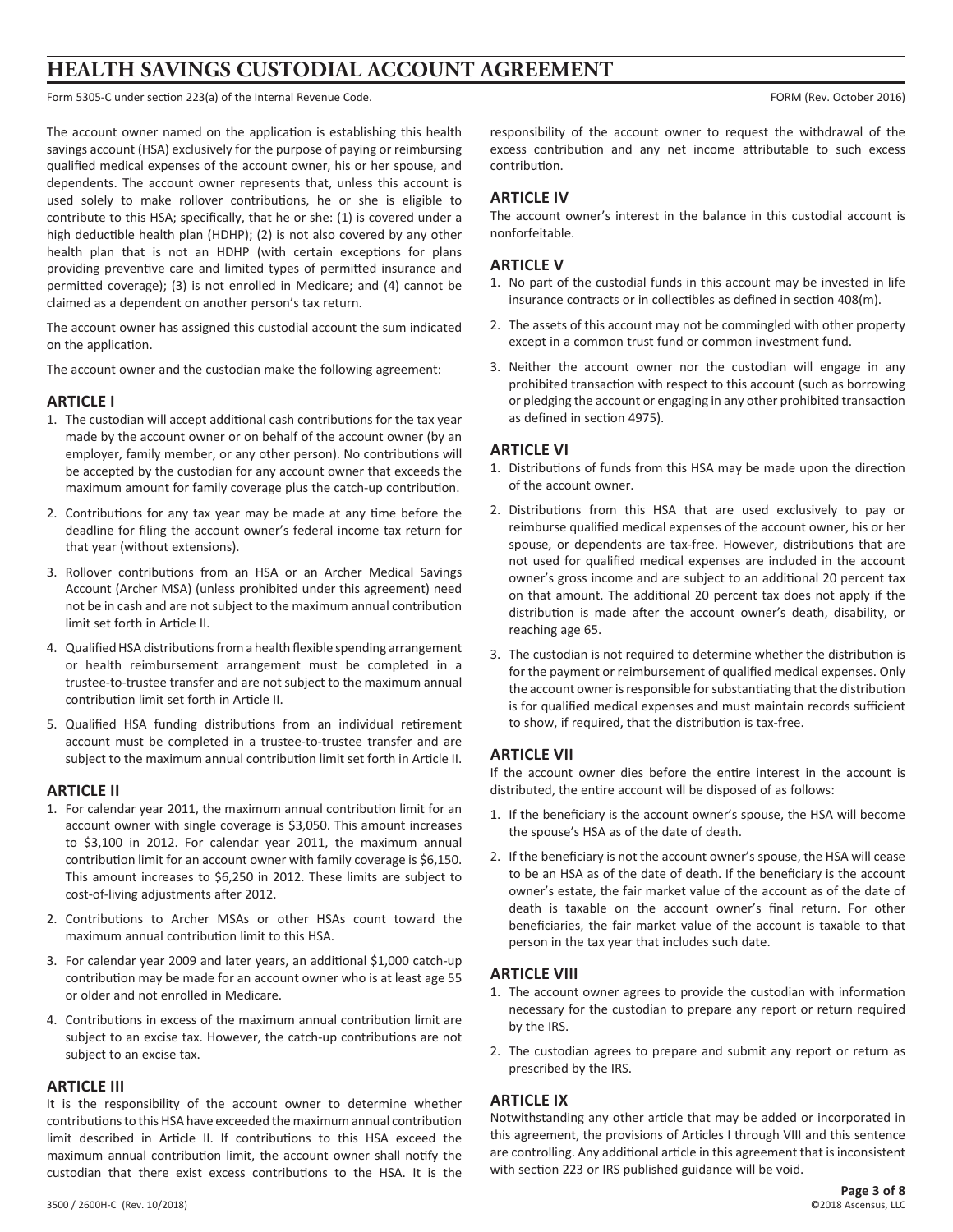#### **ARTICLE X**

This agreement will be amended from time to time to comply with the provisions of the Code or IRS published guidance. Other amendments may be made with the consent of the persons whose signatures appear on the application.

## **ARTICLE XI**

- 11.01 **Definitions –** In this part of this agreement (Article XI), the words "you" and "your" mean the account owner. The words "we," "us," and "our" mean the custodian. The word "Code" means the Internal Revenue Code, and "regulations" means the Treasury regulations.
- 11.02 **Notices and Change of Address –** Any required notice regarding this HSA will be considered effective when we send it to the intended recipient at the last address that we have in our records. Any notice to be given to us will be considered effective when we actually receive it. You, or the intended recipient, must notify us of any change of address.
- 11.03 **Representations and Responsibilities –** You represent and warrant to us that any information you have given or will give us with respect to this agreement is complete and accurate. Further, you agree that any directions you give us or action you take will be proper under this agreement, and that we are entitled to rely upon any such information or directions. If we fail to receive directions from you regarding any transaction, if we receive ambiguous directions regarding any transaction, or if we, in good faith, believe that any transaction requested is in dispute, we reserve the right to take no action until further clarification acceptable to us is received from you or the appropriate government or judicial authority. We will not be responsible for losses of any kind that may result from your directions to us or your actions or failures to act, and you agree to reimburse us for any loss we may incur as a result of such directions, actions, or failures to act. We will not be responsible for any penalties, taxes, judgments, or expenses you incur in connection with your HSA. We have no duty to determine whether your contributions or distributions comply with the Code, regulations, rulings, or this agreement. We have the right to require you to provide, on a form provided by or acceptable to us, proof or certification that you are eligible to contribute to this HSA, including, but not limited to, proof or certification that you are covered by an HDHP. In no event will we be responsible to determine if contributions made by your employer to your HSA meet the requirements for comparable contributions, the rules of which are set forth in the Code and IRS published guidance.

We may permit you to appoint, through written notice acceptable to us, an authorized agent to act on your behalf with respect to this agreement (e.g., attorney-in-fact, executor, administrator, investment manager), but we have no duty to determine the validity of such appointment or any instrument appointing such authorized agent. In addition, we may allow you to designate an authorized signer to perform various limited transactions on your HSA as specified in a form provided by or acceptable to us. We may rely upon this designation until such time, if any, that we receive a written revocation of the authorization. We will not be responsible for losses of any kind that may result from directions, actions, or failures to act by your authorized agent and/or authorized signer, and you agree to reimburse us for any loss we may incur as a result of such directions, actions, or failures to act by your authorized agent and/or authorized signer.

You will have 60 days after you receive any documents, statements, or other information from us to notify us in writing of any errors or inaccuracies reflected in these documents, statements, or other information. If you do not notify us within 60 days, the documents,

statements, or other information will be deemed correct and accurate, and we will have no further liability or obligation for such documents, statements, other information, or the transactions described therein.

By performing services under this agreement, we are acting as your agent. You acknowledge and agree that nothing in this agreement will be construed as conferring fiduciary status upon us. We will not be required to perform any additional services unless specifically agreed to under the terms and conditions of this agreement, or as required under the Code and the regulations promulgated thereunder with respect to HSAs. You agree to indemnify and hold us harmless for any and all claims, actions, proceedings, damages, judgments, liabilities, costs, and expenses, including attorney's fees arising from or in connection with this agreement.

To the extent written instructions or notices are required under this agreement, we may accept or provide such information in any other form permitted by the Code or applicable regulations including, but not limited to, electronic communication.

- 11.04 **Disclosure of Account Information –** We may use agents and/or subcontractors to assist in administering your HSA. We may release nonpublic personal information regarding your HSA to such providers as necessary to provide the products and services made available under this agreement, and to evaluate our business operations and analyze potential product, service, or process improvements.
- 11.05 **Service Fees –** We have the right to charge an annual service fee or other designated fees (e.g., a transfer, rollover, or termination fee) for maintaining your HSA. In addition, we have the right to be reimbursed for all reasonable expenses, including legal expenses, we incur in connection with the administration of your HSA. We may charge you separately for any fees or expenses, or we may deduct the amount of the fees or expenses from the assets in your HSA at our discretion. We reserve the right to charge any additional fee after giving you 30 days' notice. Fees such as subtransfer agent fees or commissions may be paid to us by third parties for assistance in performing certain transactions with respect to this HSA.

Any brokerage commissions attributable to the assets in your HSA will be charged to your HSA. You cannot reimburse your HSA for those commissions.

11.06 **Investment of Amounts in the HSA –** You have exclusive responsibility for and control over the investment of the assets of your HSA. All transactions will be subject to any and all restrictions or limitations, direct or indirect, that are imposed by our charter, articles of incorporation, or bylaws; any and all applicable federal and state laws and regulations; the rules, regulations, customs and usages of any exchange, market or clearing house where the transaction is executed; our policies and practices; and this agreement. Patelco Credit Union shall not direct any investment in your HSA; however, all HSA assets that you choose to invest must be directed through an investment services joint marketing partner of Patelco's choice and are limited to the investment funds and options that partner offers. We will have no discretion to direct any investment in your HSA. We assume no responsibility for rendering investment advice with respect to your HSA, nor will we offer any opinion or judgment to you on matters concerning the value or suitability of any investment or proposed investment for your HSA. In the absence of instructions from you, or if your instructions are not in a form acceptable to us, we will have the right to hold any uninvested amounts in cash, and we will have no responsibility to invest uninvested cash unless and until directed by you. We will not exercise the voting rights and other shareholder rights with respect to investments in your HSA unless you provide timely written directions acceptable to us.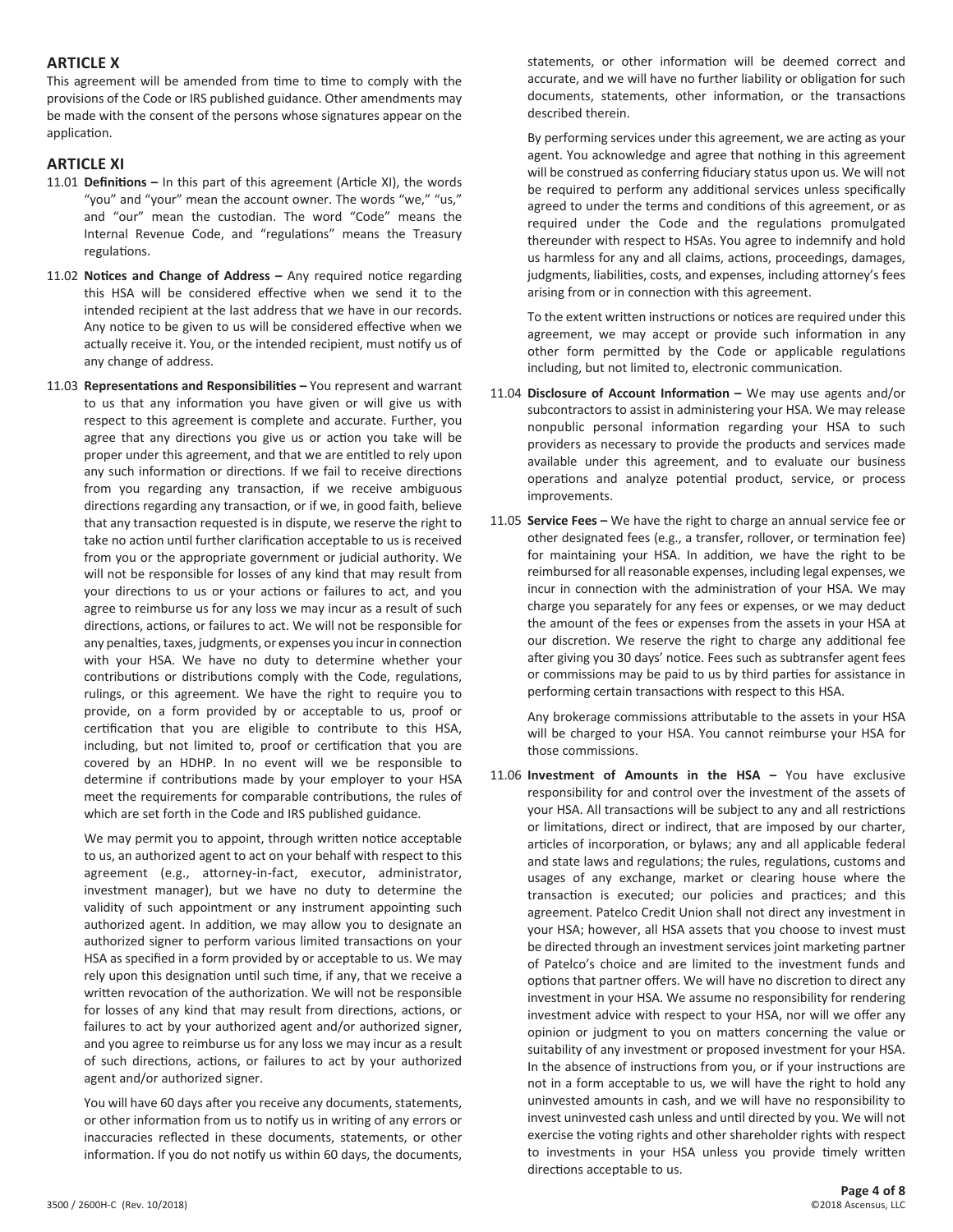You will select the investment for your HSA assets from those investments that we are authorized by our charter, articles of incorporation, or bylaws to offer and do in fact offer for HSAs (e.g., term share accounts, passbook accounts, certificates of deposit, money market accounts.)

You will select the type of investment for your HSA assets, provided, however, that your selection of investments shall be limited to those types of investments that we are authorized by our charter, articles of incorporation, or bylaws to offer and do in fact offer for investment in HSAs through Patelco's investment services joint marketing partner.

11.07 **Beneficiaries –** If you die before you receive all of the amounts in your HSA, payments from your HSA will be made to your beneficiaries. We have no obligation to pay to your beneficiaries until such time we are notified of your death by receiving a valid death certificate.

You may designate one or more persons or entities as beneficiary of your HSA. This designation can only be made on a form provided by or acceptable to us, and it will only be effective when it is filed with us during your lifetime. Each beneficiary designation you file with us will cancel all previous designations. The consent of your beneficiaries will not be required for you to revoke a beneficiary designation. If you have designated both primary and contingent beneficiaries and no primary beneficiary survives you, the contingent beneficiaries will acquire the designated share of your HSA. If you do not designate a beneficiary or if all of your primary and contingent beneficiaries predecease you, your estate will be the beneficiary.

If your surviving spouse acquires the interest in this HSA by reason of being the beneficiary at your death, this HSA (or in accordance with rules established by the IRS, the relevant portion thereof) will be treated as if the surviving spouse is the account owner.

If the beneficiary is not your spouse, the HSA (or in accordance with rules established by the IRS, the relevant portion thereof) will cease to be an HSA as of the date of your death.

Upon learning of your death, we may, in our complete and sole discretion, make a final distribution to a beneficiary (other than your spouse) of his or her interest in the HSA. This distribution may be made without the beneficiary's consent and may be placed in an interest-bearing (or similar) account that we choose.

11.08 **Termination of Agreement, Resignation, or Removal of Custodian –**  Either party may terminate this agreement at any time by giving written notice to the other. We can resign as custodian at any time effective 30 days after we send written notice of our resignation to you. Upon receipt of that notice, you must make arrangements to transfer your HSA to another financial organization. If you do not complete a transfer of your HSA within 30 days from the date we send the notice to you, we have the right to transfer your HSA assets to a successor HSA trustee or custodian that we choose in our sole discretion, or we may pay your HSA to you in a single sum. We will not be liable for any actions or failures to act on the part of any successor trustee or custodian, nor for any tax consequences you may incur that result from the transfer or distribution of your assets pursuant to this section.

If this agreement is terminated, we may charge to your HSA a reasonable amount of money that we believe is necessary to cover any associated costs, including but not limited to, one or more of the following.

- Any fees, expenses, or taxes chargeable against your HSA
- Any penalties or surrender charges associated with the early withdrawal of any savings instrument or other investment in your HSA

If we are a nonbank custodian required to comply with Regulations section 1.408-2(e) and we fail to do so or we are not keeping the records, making the returns, or sending the statements as are required by forms or regulations, the IRS may require us to substitute another trustee or custodian.

We may establish a policy requiring distribution of the entire balance of your HSA to you in cash or property if the balance of your HSA drops below the minimum balance required under the applicable investment or policy established.

- 11.09 **Successor Custodian –** If our organization changes its name, reorganizes, merges with another organization (or comes under the control of any federal or state agency), or if our entire organization (or any portion that includes your HSA) is bought by another organization, that organization (or agency) will automatically become the trustee or custodian of your HSA, but only if it is the type of organization authorized to serve as an HSA trustee or custodian.
- 11.10 **Amendments –** We have the right to amend this agreement at any time. Any amendment we make to comply with the Code and related regulations does not require your consent. You will be deemed to have consented to any other amendment, unless within 30 days from the date we send the amendment, you notify us in writing that you do not consent.
- 11.11 **Withdrawals or Transfers –** All requests for withdrawal or transfer will be in writing on a form provided by or acceptable to us. The method of distribution must be specified in writing or in any other method acceptable to us. The tax identification number of the recipient must be provided to us before we are obligated to make a distribution. Withdrawals will be subject to all applicable tax and other laws and regulations, including but not limited to possible early distribution penalty taxes, surrender charges, and withholding requirements.

We may allow the return of mistaken distributions if there is clear and convincing evidence that the amounts distributed from the HSA were because of a mistake of fact due to reasonable cause. In determining whether this standard has been met, we may rely on your representation that the distribution was, in fact, a mistake.

In no event will we restrict HSA distributions to pay or reimburse only your qualified medical expenses. We may, however, on a caseby-case basis or as a matter of policy, place reasonable restrictions on both the frequency and the minimum amount of distributions from the HSA.

We may establish a policy whereby having a zero balance in your HSA may not cause the HSA to be closed. At our discretion, future contributions may be made to the HSA until you instruct us to close the HSA.

- 11.12 **Transfers from Other Plans –** We can receive amounts transferred to this HSA from the trustee or custodian of another HSA. In addition, we can accept rollovers of an eligible amount from an Archer MSA. We reserve the right not to accept any transfer or rollover.
- 11.13 **Liquidation of Assets –** We have the right to liquidate assets in your HSA if necessary to make distributions or to pay fees, expenses, taxes, penalties, or surrender charges properly chargeable against your HSA. If you fail to direct us as to which assets to liquidate, we will decide, in our complete and sole discretion, and you agree to not hold us liable for any adverse consequences that result from our decision.
- 11.14 **Restrictions on the Fund –** Neither you nor any beneficiary may sell, transfer, or pledge any interest in your HSA in any manner whatsoever, except as provided by law or this agreement.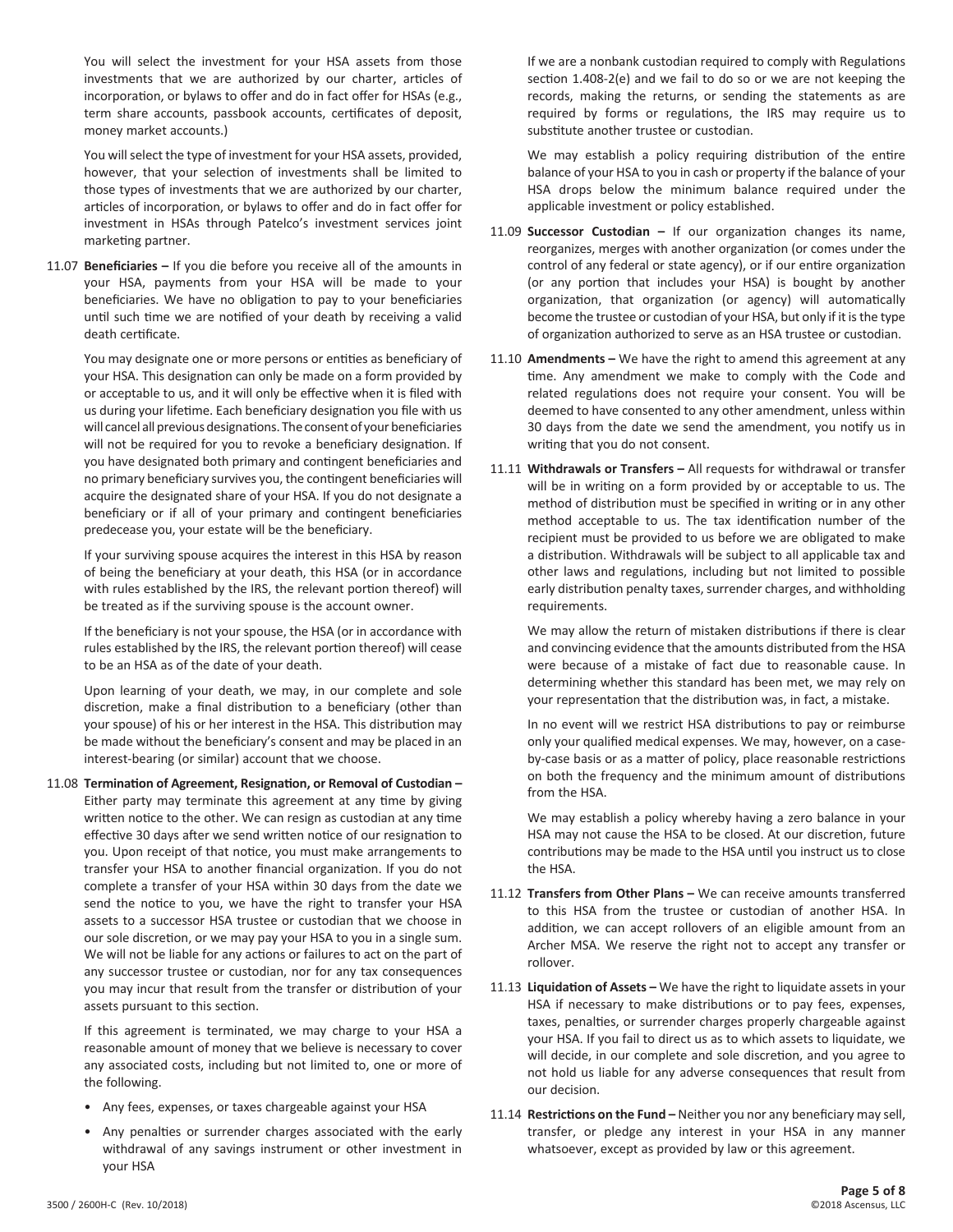The assets in your HSA will not be responsible for the debts, contracts, or torts of any person entitled to distributions under this agreement.

11.15 **What Law Applies –** This agreement is subject to all applicable federal and state laws and regulations. If it is necessary to apply any state law to interpret and administer this agreement, the law of our domicile will govern.

If any part of this agreement is held to be illegal or invalid, the remaining parts will not be affected. Neither your nor our failure to enforce at any time or for any period of time any of the provisions of this agreement will be construed as a waiver of such provisions or your right or our right thereafter to enforce each and every such provision.

#### **GENERAL INSTRUCTIONS**

*Section references are to the Internal Revenue Code.*

#### **WHAT'S NEW**

**Additional Tax Increased –** For tax years beginning after December 31, 2010, the additional tax on distributions not used for qualified medical expenses increases from 10 percent to 20 percent.

#### **PURPOSE OF FORM**

Form 5305-C is a model custodial account agreement that has been approved by the IRS. An HSA is established after the form is fully executed by both the account owner and the custodian. The form can be completed at any time during the tax year. This account must be created in the United States for the exclusive benefit of the account owner. **Do not** file Form 5305-C with the IRS. Instead, keep it with your records. For more information on HSAs, see Notice 2004-2, 2004-2 I.R.B. 269, Notice 2004- 50, 2004-33 I.R.B. 196, Pub. 969, *Health Savings Accounts and Other Tax-Favored Health Plans,* and other IRS published guidance.

#### **DEFINITIONS**

**Identifying Number –** The account owner's Social Security number will serve as the identification number of this HSA. For married persons, each spouse who is eligible to open an HSA and wants to contribute to an HSA must establish his or her own account. An employer identification number (EIN) is required for an HSA for which a return is filed to report unrelated business taxable income. An EIN is also required for a common fund created for HSAs.

**High Deductible Health Plan (HDHP) –** For calendar year 2011, an HDHP for self-only coverage has a minimum annual deductible of \$1,200 and an annual out-of-pocket maximum (deductibles, co-payments and other amounts, but not premiums) of \$5,950. In 2012, the \$1,200 minimum annual deductible remains the same and the annual out-of-pocket maximum increases to \$6,050. For calendar year 2011, an HDHP for family coverage has a minimum annual deductible of \$2,400 and an annual outof-pocket maximum of \$11,900. In 2012, the \$2,400 minimum annual deductible remains the same and the annual out-of-pocket maximum increases to \$12,100. These limits are subject to cost-of-living adjustments after 2012.

**Self-Only Coverage and Family Coverage Under an HDHP –** Family coverage means coverage that is not self-only coverage.

**Qualified Medical Expenses –** Qualified medical expenses are amounts paid for medical care as defined in section 213(d) for the account owner, his or her spouse, or dependents (as defined in section 152) but only to the extent that such amounts are not compensated for by insurance or otherwise. With certain exceptions, health insurance premiums are not qualified medical expenses.

**Custodian –** A custodian of an HSA must be a bank, an insurance company, a person previously approved by the IRS to be a custodian of an individual retirement account (IRA) or Archer MSA, or any other person approved by the IRS.

#### **SPECIFIC INSTRUCTIONS**

**Article XI –** Article XI and any that follow it may incorporate additional provisions that are agreed to by the account owner and custodian. The additional provisions may include, for example, definitions, restrictions on rollover contributions from HSAs or Archer MSAs (requiring a rollover not later than 60 days after receipt of a distribution and limited to one rollover during a one-year period), investment powers, voting rights, exculpatory provisions, amendment and termination, removal of custodian, custodian's fees, state law requirements, treatment of excess contributions, distribution procedures (including frequency or minimum dollar amount), use of debit, credit, or stored-value cards, return of mistaken distributions, and descriptions of prohibited transactions. Attach additional pages if necessary.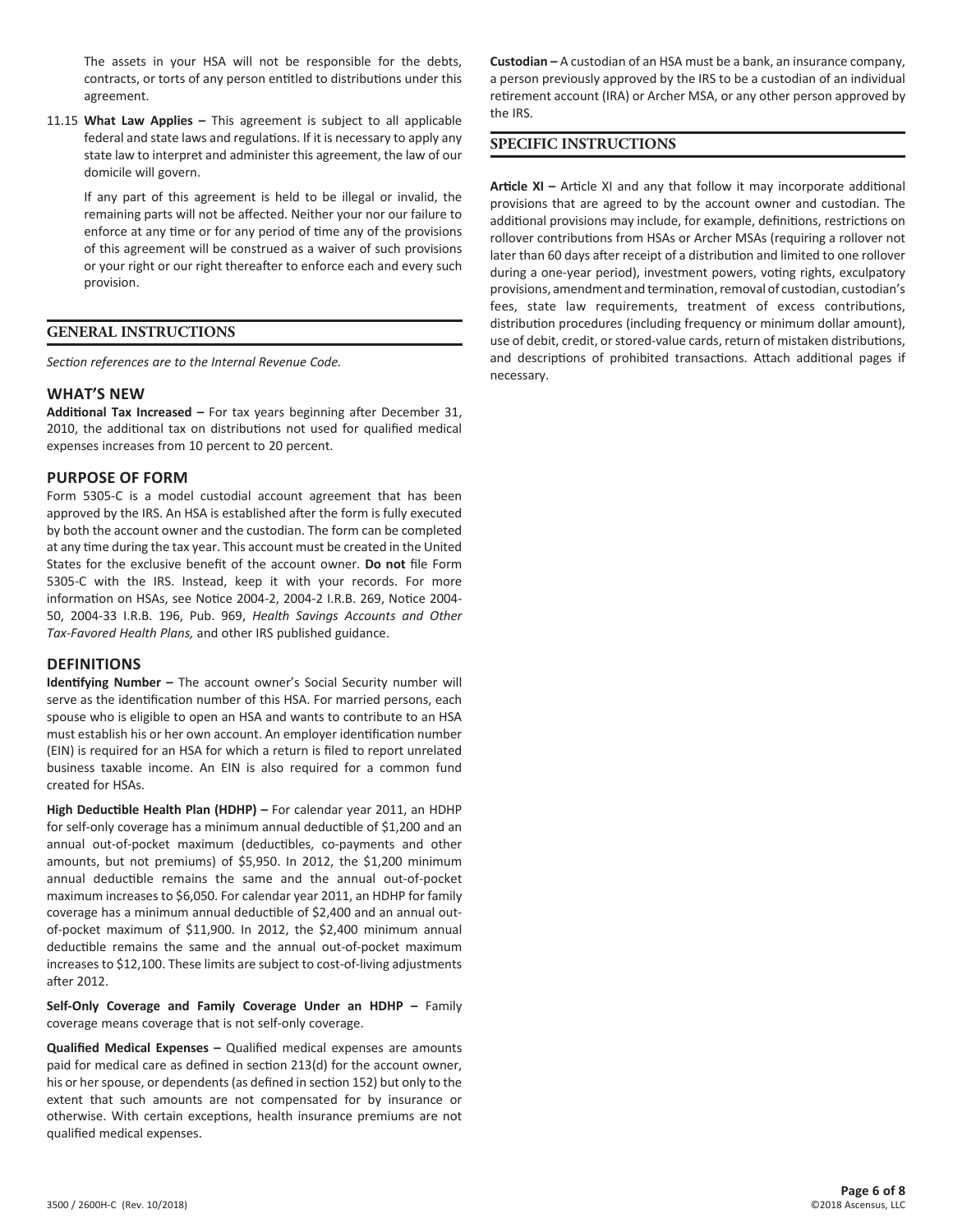### **REQUIREMENTS OF AN HSA**

- A. **Cash Contributions –** Your contribution must be in cash, unless it is a rollover contribution.
- B. **Maximum Contribution –** The total amount that may be contributed to your HSA for any taxable year is the sum of the limits determined separately for each month. The determination for each month is based on whether, as of the first day of such month, you are eligible to contribute and whether you have self-only or family coverage under a high deductible health plan (HDHP). If you have self-only coverage, the maximum monthly contribution is 1/12 of \$3,450 (for 2018) or \$3,500 (for 2019). If you have family coverage, the maximum monthly contribution is 1/12 of \$6,900 (for 2018) or \$7,000 (for 2019). These limits are subject to cost-of-living increases. In addition, if you have attained age 55 before the close of the taxable year, the annual contribution limit is increased by an additional amount not to exceed \$1,000 each year. The annual limit is decreased by aggregate contributions made to an Archer MSA and by any qualified HSA funding distributions from an IRA deposited into the HSA.

If you become HSA-eligible after the beginning of the year, you may make a full year's contribution up to the statutory contribution limit as long as you maintain eligibility during the testing period. The testing period begins the last month of the initial eligibility year and ends at the end of the 12-month period following that month. If you do not remain eligible during the testing period, you must include in your gross income the contributions made for the months that you were not otherwise eligible and pay a 10 percent penalty tax on the amount.

C. **Contribution Eligibility –** You are an eligible individual for any month if you (1) are covered under an HDHP on the first day of such month; (2) are not also covered by any other health plan that is not an HDHP and that provides coverage for any benefit covered under the HDHP (with limited exceptions); (3) are not enrolled in Medicare; and (4) are not eligible to be claimed as a dependent on another person's tax return.

In general, an HDHP is a health plan that satisfies certain requirements with respect to deductibles and out-of-pocket expenses. Specifically, an HDHP has an annual deductible of at least \$1,350 (for 2018 and 2019) for self-only coverage and at least \$2,700 (for 2018 and 2019) for family coverage. In addition, the sum of the annual out-of-pocket expenses required to be paid (deductibles, copayments, and amounts other than premiums) cannot exceed \$6,650 (for 2018) or \$6,750 (for 2019) for self-only coverage and \$13,300 (for 2018) or \$13,500 (for 2019) for family coverage. All of these dollar amounts may be adjusted annually for cost-of-living increases.

- D. **Nonforfeitability –** Your interest in your HSA is nonforfeitable.
- E. **Eligible Custodians –** The custodian of your HSA must be a bank, savings and loan association, credit union, or a person or entity approved by the Secretary of the Treasury.
- F. **Commingling Assets –** The assets of your HSA cannot be commingled with other property except in a common custodial fund or common investment fund.
- G. **Life Insurance –** No portion of your HSA may be invested in life insurance contracts.

## **INCOME TAX CONSEQUENCES OF ESTABLISHING AN HSA**

A. **HSA Deductibility –** If you are eligible to contribute to your HSA for any month during the taxable year, amounts contributed to your HSA are deductible in determining adjusted gross income up to the maximum contribution limits discussed above. The deduction is allowed

regardless of whether you itemize deductions. Employer contributions to your HSA are excludable from your gross income and you cannot deduct such amounts on your tax return as HSA contributions.

- B. **Contribution Deadline –** The deadline for making an HSA contribution is your tax return due date (not including extensions). You may designate a contribution as a contribution for the preceding taxable year in a manner acceptable to us. For example, if you are a calendaryear taxpayer and you make your HSA contribution on or before your tax filing deadline, your contribution is considered to have been made for the previous tax year if you designate it as such.
- C. **Excess Contributions –** An excess contribution is any amount that is contributed to your HSA that exceeds the amount that you are eligible to contribute. If the excess is not corrected timely, an additional penalty tax of six percent will be imposed upon the excess amount. The procedure for correcting an excess is determined by the timeliness of the correction as identified below.
	- 1. **Removal Before Your Tax Filing Deadline.** An excess contribution may be corrected by withdrawing the excess amount, along with the earnings attributable to the excess, before your tax filing deadline, including extensions, for the year for which the excess contribution was made. An excess withdrawn under this method is not taxable to you, but you must include the earnings attributable to the excess in your taxable income in the year in which the contribution was made. The six percent excess contribution penalty tax will be avoided.
	- 2. **Removal After Your Tax Filing Deadline.** If you are correcting an excess contribution after your tax filing deadline, including extensions, remove only the amount of the excess contribution. The six percent excess contribution penalty tax will be imposed on the excess contribution for each year it remains in the HSA.
	- 3. **Carry Forward to a Subsequent Year.** If you do not withdraw the excess contribution, you may carry forward the contribution for a subsequent tax year. To do so, you under-contribute for that tax year and carry the excess contribution amount forward to that year on your tax return. The six percent excess contribution penalty tax will be imposed on the excess amount for each year that it remains as an excess contribution at the end of the year.

You must file IRS Form 5329 along with your income tax return to report and remit any additional penalty taxes to the IRS.

- D. **Tax-Deferred Earnings –** The investment earnings of your HSA are not subject to federal income tax until distributions are made (or, in certain instances, when distributions are deemed to be made).
- E. **Taxation of Distributions –** Distributions taken from your HSA to pay for qualified medical expenses or to reimburse you for qualified medical expenses that you already paid are excluded from your gross income. Qualified medical expenses are amounts you pay for medical care (as defined in Internal Revenue Code Section (IRC Sec.) 213(d)) for yourself, your spouse, and your dependents (as defined in IRC Sec. 152), but only to the extent that such amounts are incurred after the HSA was established and are not covered by insurance or otherwise. For a general description of qualified medical expenses, refer to IRS Publication 502, *Medical and Dental Expenses,* available at www.irs.gov. Distributions made for purposes other than qualified medical expenses are included in your gross income and are subject to an additional 20 percent penalty tax. This additional 20 percent penalty tax will apply unless a distribution is made on account of (1) attainment of age 65, (2) death, or (3) disability.